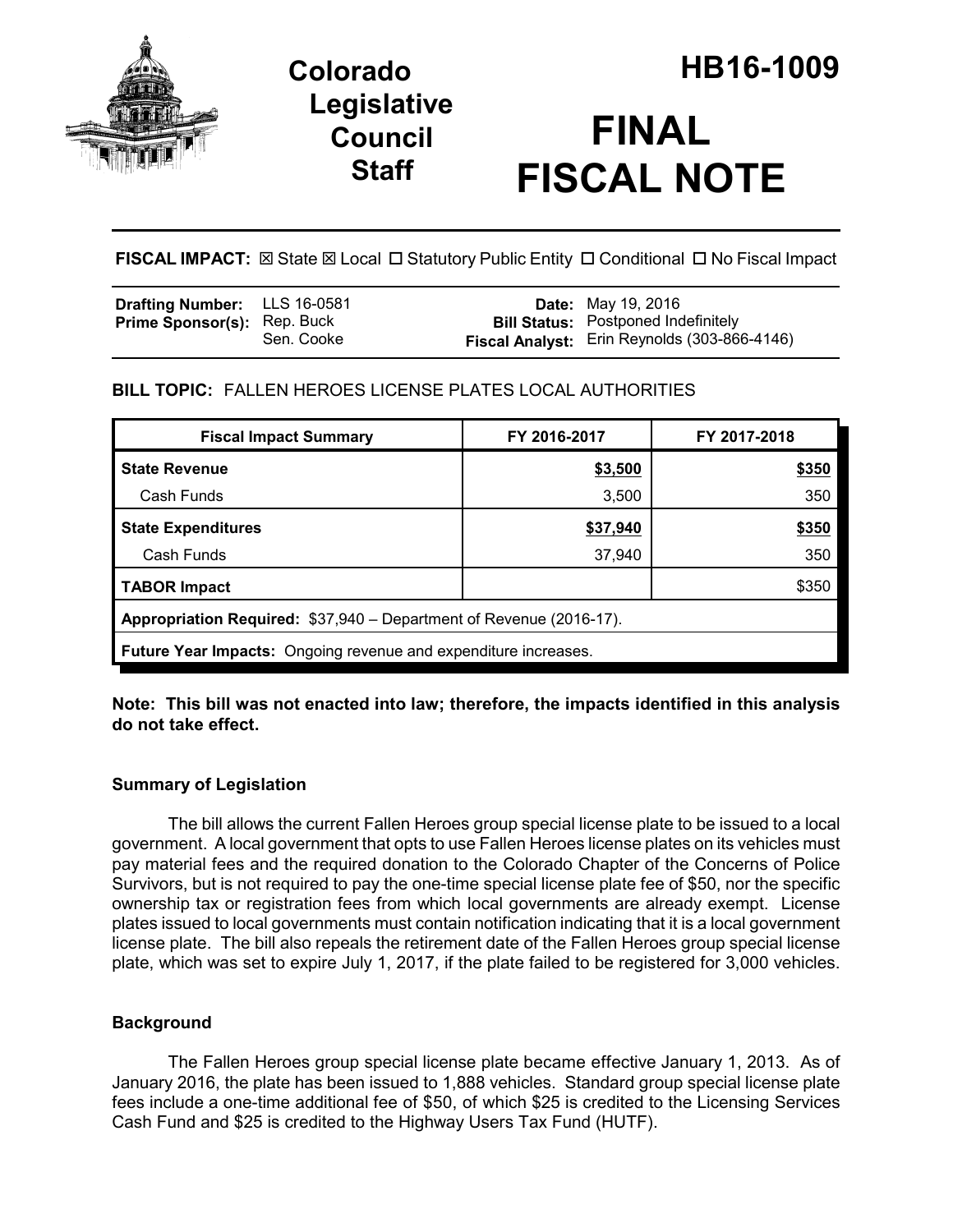May 19, 2016

#### **Assumptions**

The following assumptions were used to estimate the state revenue and expenditure impacts of the bill:

- three local governments (Weld County, City of Greeley, and the Greeley Police Department) have expressed interest in a Fallen Heroes license plate in lieu of a government plate, representing about 350 new Fallen Heroes license plates to be issued in FY 2016-17;
- the fiscal note assumes that an additional 150 new Fallen Heroes license plates will be issued to local governments in FY 2016-17, and 50 each year thereafter;
- these license plates will be print-on-demand, requiring issuance of a temporary permit for each vehicle; and
- the license plate will include visual notice that it is a government plate in the design.

#### **State Revenue**

The bill is estimated to increase state cash fund revenue in the Department of Revenue (DOR) by *\$3,500 in FY 2016-17, and by \$350 in FY 2017-18 and each year thereafter*. Revenue from the material cost of each temporary and permanent license plate issued in this category is deposited into the License Plate Cash Fund (LPCF).

| Table 1. State Revenue Under HB16-1009 |        |                         |            |                         |            |  |  |
|----------------------------------------|--------|-------------------------|------------|-------------------------|------------|--|--|
| <b>Components</b>                      | Cost   | <b>Number of Plates</b> | FY 2016-17 | <b>Number of Plates</b> | FY 2017-18 |  |  |
| <b>Temporary Tags</b>                  | \$1.08 |                         | \$540      | 50                      | \$54       |  |  |
| License Plates                         | \$5.92 | 500                     | 2,960      |                         | 296        |  |  |
| I TOTAL                                |        | \$3,500                 |            | \$350                   |            |  |  |

#### **TABOR Impact**

This bill increases state cash fund revenue from fees, which will increase the amount of money required to be refunded under TABOR. TABOR refunds are paid out of the General Fund. No TABOR refund is expected in FY 2016-17.

#### **State Expenditures**

The bill will increase costs in the DOR by *\$37,490 in FY 2016-17, and by \$350 in FY 2017-18 and each year thereafter*. Costs for computer programming are paid from the Colorado State Titling and Registration System (CSTARS) account, while material costs are paid from the LPCF. Costs are outlined in Table 2 and discussed below.

| Table 2. State Expenditures Under HB16-1009 |            |            |  |  |  |  |
|---------------------------------------------|------------|------------|--|--|--|--|
| <b>Cost Components</b>                      | FY 2016-17 | FY 2017-18 |  |  |  |  |
| Computer Programming (CSTARS)               | \$33,990   |            |  |  |  |  |
| Materials (LPCF)                            | 3.500      | 350        |  |  |  |  |
| <b>TOTAL</b>                                | \$37,490   | \$350      |  |  |  |  |